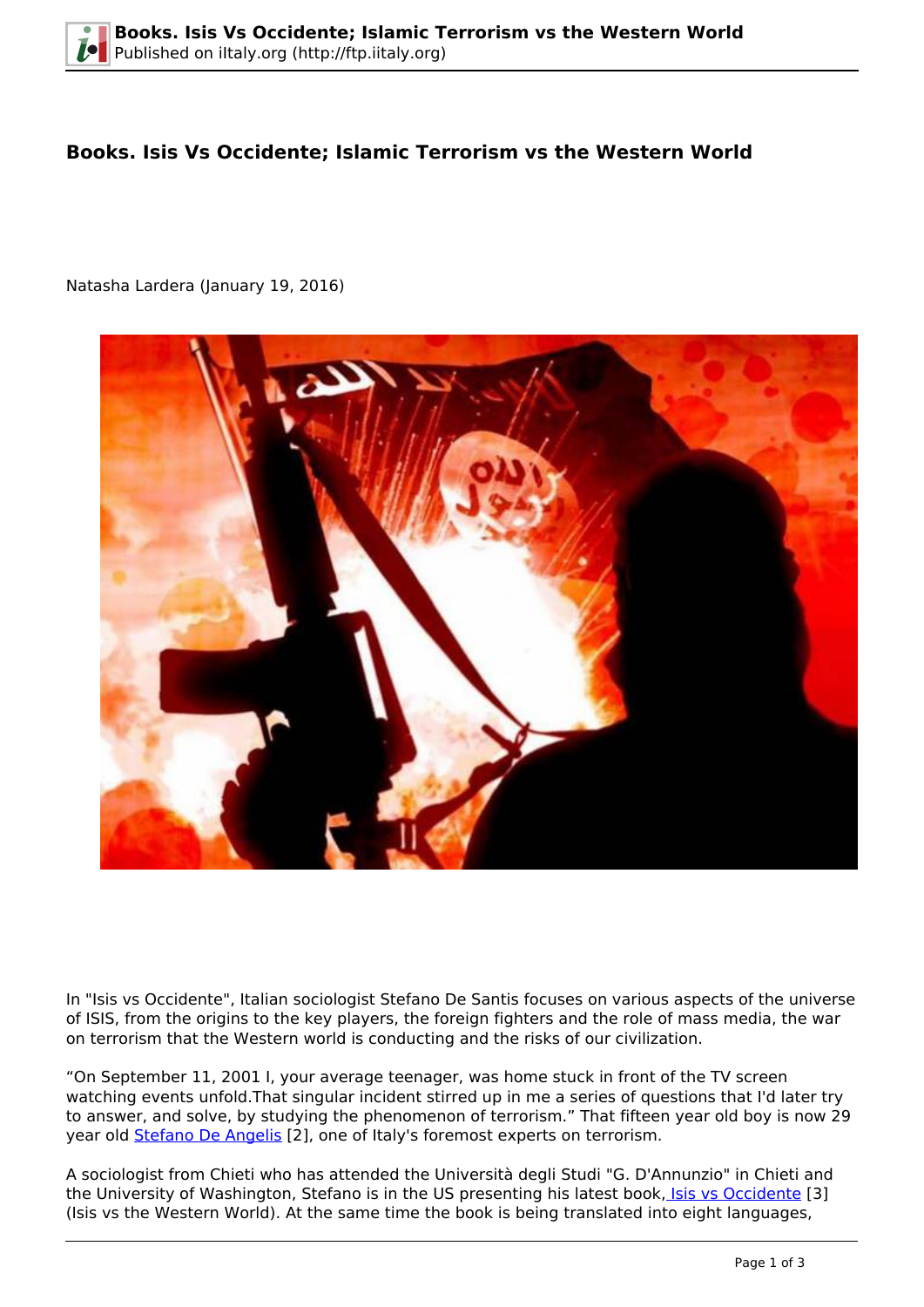

including English, Arabic and Russian.

Stefano, was also inspired by *Oriana Fallaci* [4], an Italian journalist and writer known for her coverage of war and revolution. After the attacks of 9/11, Fallaci wrote profusely against Islamic extremists and Islam in general.

"As far as her thinking is concerned, I find it simply illuminating and premonitory beyond measure of what was going to happen and is still happening in the world. A world where there's a growing rejection of our roots and a continuous questioning of our core values: democracy, equality and freedom."

In Isis vs Occidente, De Santis focuses on various aspects of the universe of **ISIS** [5], from the origins to the key players, the foreign fighters and the role of mass media, the war on terrorism that the Western world is conducting and the risks of our civilization.

### **What brought you to focus on Islamic terrorism?**

As mentioned in the introduction, the attacks of September 11, 2001 are what gave me the desire to deepen my knowledge on an issue that is often underestimated but has great social impact... that of Islamic terrorism. My interest grew even stronger after my first visit at the [9/11 Memorial](http://www.911memorial.org/) [6].

It brought up such strong and diverse emotions that I dove into my studies and therefore wrote my first book in 2012. Islamic terrorism is one of the greatest challenges the word of today has to face. It's a transversal terrorism, which is typical of this liquid era and which brings forth a radical change in the lives of billions of people. It's a challenge that, if not faced in the right measure and with the right determination, can be dramatically costly for our society.

### **You have an international audience, how are they different in responding to the book?**

From a sociological viewpoint I have to say that each audience, because of its different cultural background, is looking for something different in my books and in my public presentations. I have noticed that European audiences are more interested in the historical causes that have led to the birth and development of Islamic terrorism;

in North America, mostly due to a positive pragmatism that is too often missing in Europeans, people look for answers on how to fight terrorists, as well as for strategies to contain and defeat this threat to our freedom.

It's not always easy to answer these questions, but I have to give them hypothetical guidelines to follow in this struggle against terror. I find that talking theory it pretty reductive, and that's why I find American audiences extremely stimulating: they push and push in order to develop concrete solutions to be implemented in our policies of counterterrorism.

## **How strong/weak is Italy vs the bigger realities in the fight against terrorism?**

Italy is a country that is going through a very unique moment. It is the gateway to Europe, and therefore is forced to accommodate thousands of people from the Middle East. Nevertheless it fails to develop a serious policy on migration, a policy that would combine hospitality and foresight, equal rights and obligations for all.

Italy's response to the threat of terrorism is in a way in line with other European countries, with effective intelligence work, but with a total lack of some basic factors to combat terrorism: the lack of a real and serious integration of migrants in our social fabric;

a very inefficient judicial system that does not guarantee punishment and therefore facilitates terrorists who are aware they will be left unpunished; a constant cutting of funds intended for law enforcement that undermines the entire national security apparatus; and last, but not least, a chronic indecision on foreign policy that has led Italy to live at the mercy of the waves and to count less and less in the context of international politics. Probably the biggest difference between Italy and the US, but also Canada and the UK, is the lack of a vision, of a road to follow for the future of counterterrorism.